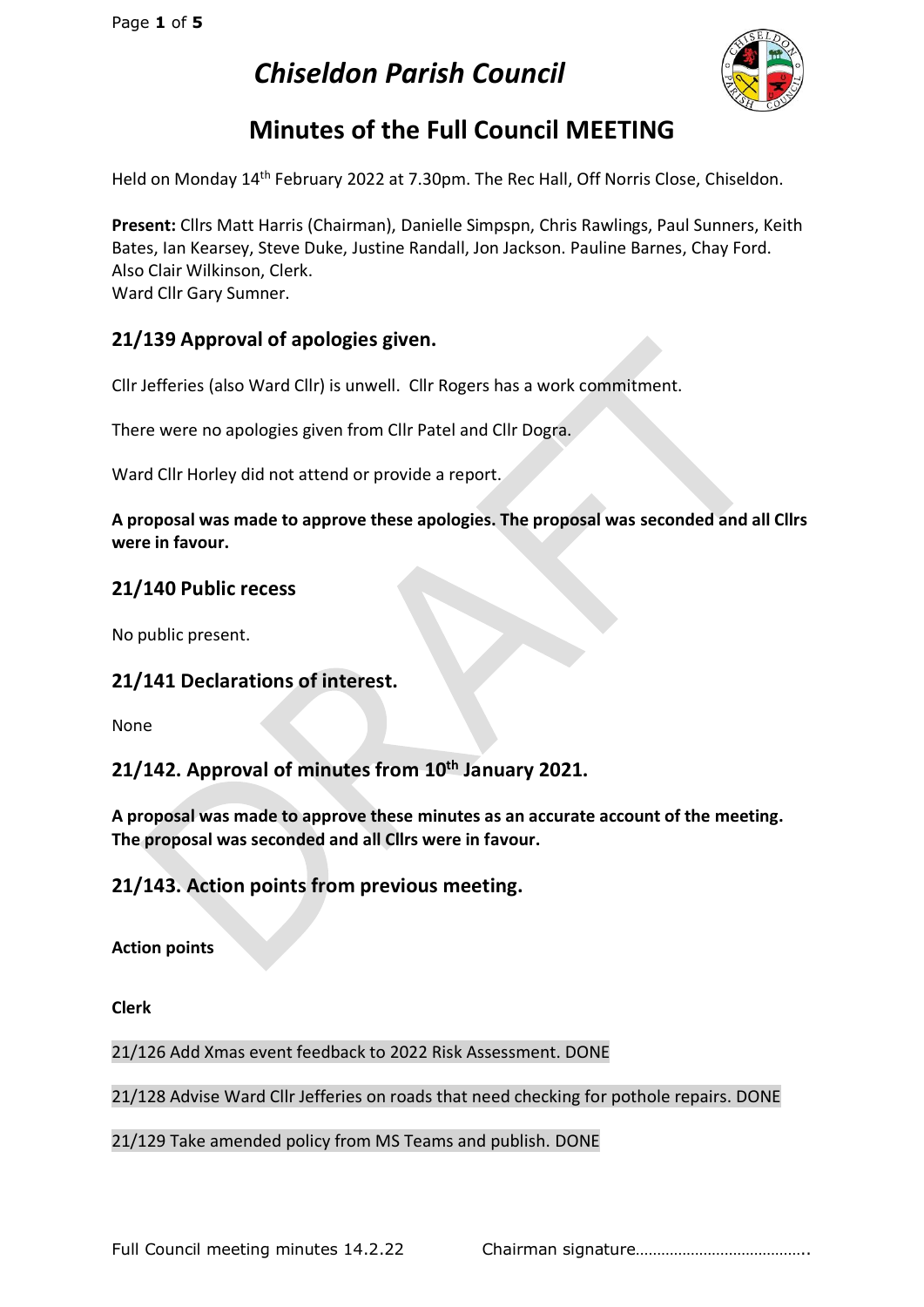

21/131. Item for March Finance agenda to consider paying for an extra email account for the newsletter. DONE

21/132, 21/133, 21/134 – report back to SBC with Councils response to planning applications. DONE

21/135. Add agenda item to August 2022 Full Council to discuss annual Cllr allowances. DONE

21/135. Report back to SBC on 2022/23 Financial year decision to not have allowances. DONE

21/135. Investigate and report back to Cllrs the payroll and HMRC considerations for tax on allowances. DONE

21/136. Report back to Cllrs on lines 77 and 79 of the budget vs expenditure report variances. DONE

21/137. Ask SBC if the road survey was carried out prior to the Brimble Hill Data Centre work going ahead. ONGOING. NO REPLY FROM SBC YET. WARD CLLR SUMNER TO ASK.

21/138. Make sure in Feb 2022 Full Council agenda, the NHP progress is mentioned during Committee reports. DONE

#### **Cllr Jefferies**

20/16. Investigate end of Badbury footpath being blocked. Still waiting for SBC officer update. ONGOING

## **21/144 Ward Cllrs reports**

Ward Cllr Sumner – Ridgeway Ward for Badbury.

Openreach work is moving forward, the next meeting date is 28<sup>th</sup> Feb. There is an issue at Ridgeway View with the proposed cable route. SBC Highways are working on this.

The potholes and missing road markings in Badbury have been reported.

The Ramblers Association had complained over the road surface in Day House Lane. Highways have confirmed that the work here has not yet been completed.

Liddington Parish Council have requested that the stretch of road in this location be changed to 30mph along its length. Some sections are currently national speed limit.

The post box for Badbury has been re-sited near the BT box, however is not yet in use.

It was noted that the post box on Draycot Road has been replaced but it not yet in use either.

Ward Cllr Sumner leaves at 19.46.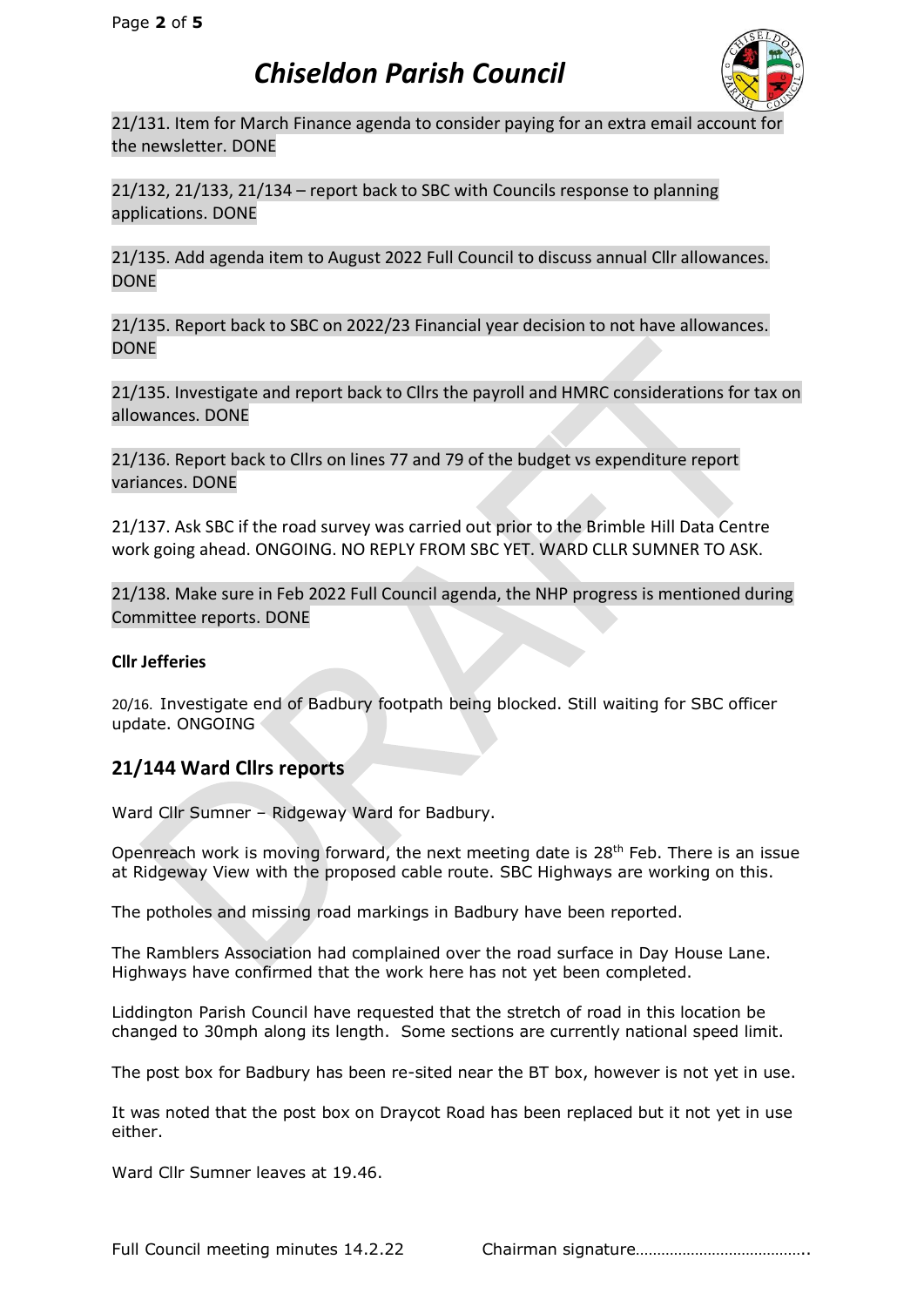

# **21/145 Community Safety and police report.** Cllr Sunners

The December 2021 crime stats are 1567 crimes for Swindon.

There is a new draft publication available for the PCC's\* new Police and Crime plan. Due to be published 10<sup>th</sup> March.

Another Parish Cllr can join the Swindon Local Councils Forum as a representative along with Cllr Sunners – please advise if interested. Meeting  $10<sup>th</sup>$  March.

Local issues – Paint thrown on car noted.

# **21/146. Approval of Equality & Diversity Policy**

**A proposal was made to approve this existing policy. The proposal was seconded and all Cllrs were in favour.**

## **21/147. Planning. Neighbourhood Plan update from Cllr Kearsey**

There was a zoom meeting at the end of January with our consultant Andrea Pellegram. The next steps were explained and a meeting is to be arranged where Cllrs and volunteers can determine who is doing what item of work, which will involve walking the affected areas, taking photos and creating questionnaires etc. SBC have approved CPC's request for the entire parish area to be designated for the NHP.

The NHP Localities grant will be applied for on  $1<sup>st</sup>$  April 2022.

# **21/148. Finance. Approve quotes for emergency lighting provision and upgrades for council buildings. CTS quote for £5280 plus VAT. Approved by EGPA committee.**

**A proposal was made to approve these costs with CTS for emergency lighting work. The proposal was seconded and all Cllrs were in favour.**

## **21/149. Finance. Approve Subsidence report quote from BLB for £500 for Chapel/Museum. Approved by EGPA Committee.**

**A proposal was made to approve these costs with BLB for subsidence investigation & report. The proposal was seconded and all Cllrs were in favour.**

## **21/150. Committee reports**

Finance – Transaction reports review.

**A proposal was made that the January 2022 report was an accurate reflection of the councils transactions. The proposal was seconded and all Cllrs were in favour.**

The Feb 2022 to date report was noted as being accurate.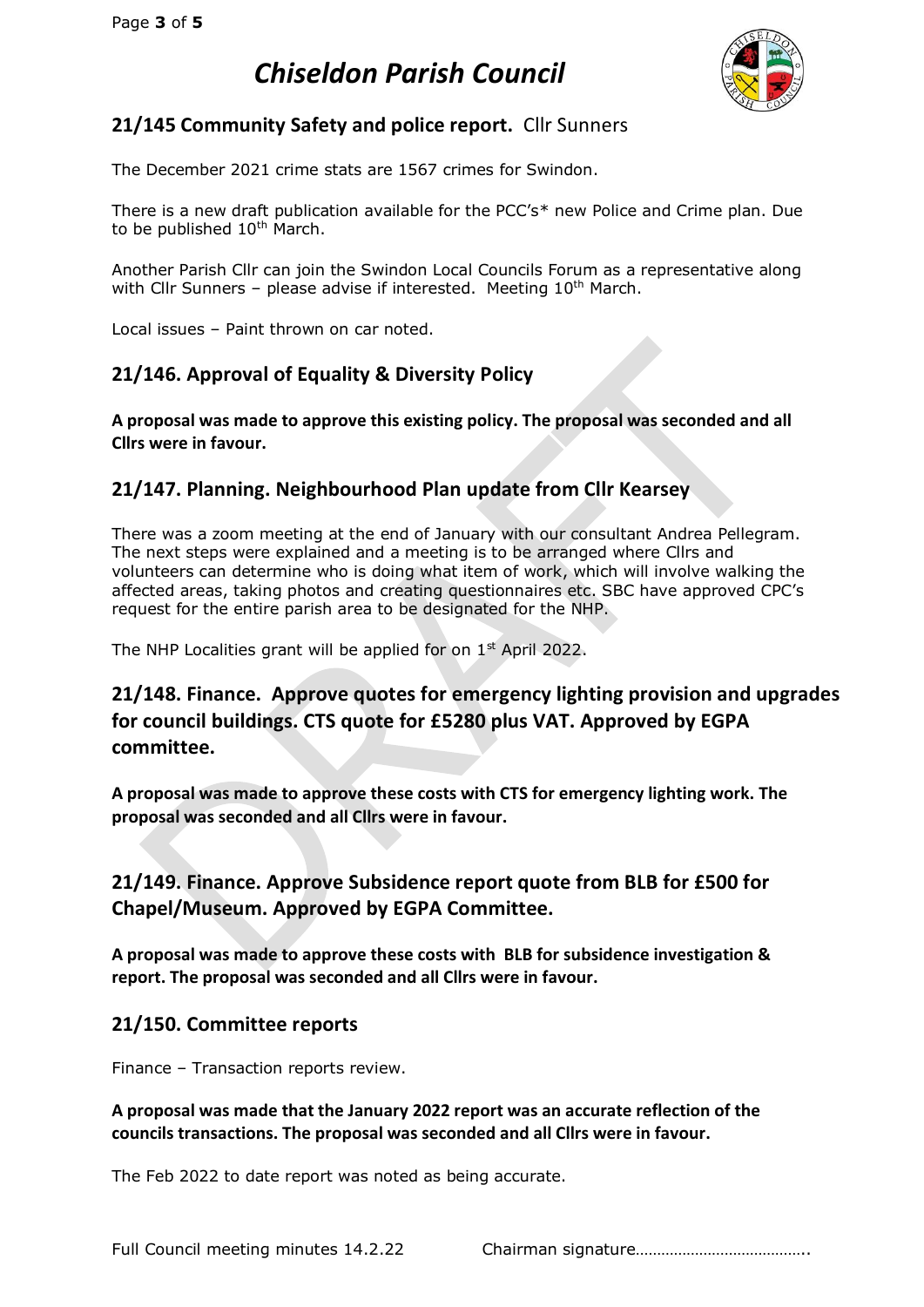

The overtime procedure for the Clerk & RFO for NHP work was approved by the committee. See Finance minutes.

An increase in hourly pay for the handyman was approved. See Finance minutes.

EGPA – Nothing to report.

Planning – The PC is still trying to get the New Road Build Out removed. SBC have agreed to consider it for the 2023 program of works.

Recreation Ground – No meeting – inquorate.

Risk Assessments –

January assessments were: Rec ground and carpark and Rec building. Outside lighting issue being worked on.

Financial Risk – RFO and Finance Committee Chairman completed. 1 item will be on March Finance agenda for consideration.

Monthly infectious disease RA approved.

February assessments are: Pavilion, Cemeteries x2, allotments – all need a volunteer.

Handyman, Cemetery Maintenance and Outside gym given to Handyman to complete.

Residential leaflet delivery completed by the Clerk – no issues

Monthly infectious disease RA sent to Cllrs Harris and Randall.

Correspondence – Nothing noted

#### **21/151 Items for next agenda.**

None

Meeting closed 20.07

Date of next meeting: Monday 14<sup>th</sup> March 7.30pm Recreation Hall, Off Norris Close, Chiseldon.

#### **Actions**

*All Actions to be completed by the next Full Committee meeting unless otherwise specified*

#### **Clerk**

21/137. Ask SBC if the road survey was carried out prior to the Brimble Hill Data Centre work going ahead. Liaise with Ward Cllr Sumner to see if he gained an answer.

21/146. Update Equality & Diversity policy with new approval date and load onto website.

Full Council meeting minutes 14.2.22 Chairman signature…………………………………………………………………